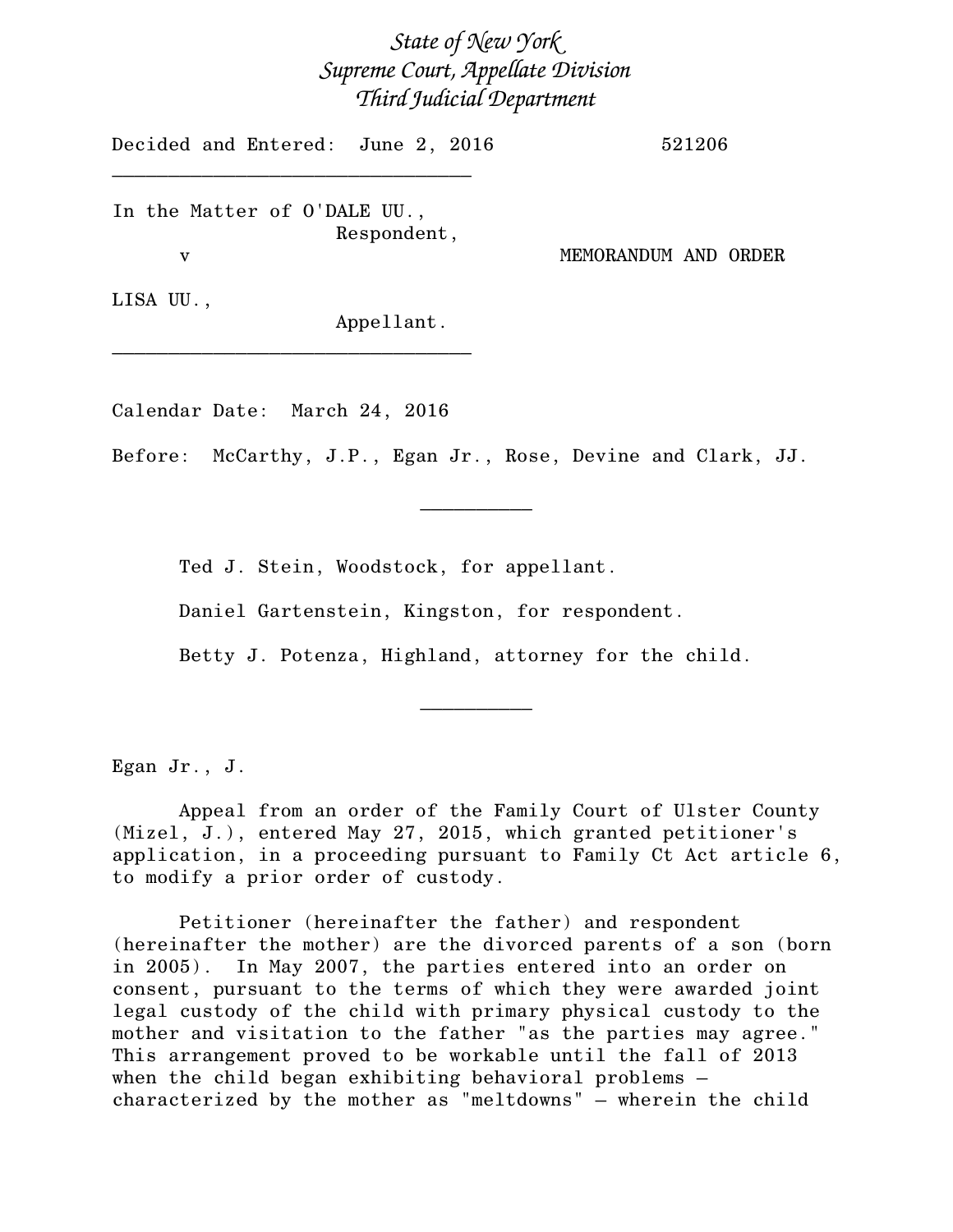would become rebellious and refuse to listen to her. The mother initially sought the father's assistance during these incidents, in response to which the father would go to the mother's residence and intervene. Subsequently, however, the mother began giving the child Benadryl – an antihistamine – "to help him fall asleep." By her own admission, the mother gave the child two or three times the recommended dosage of this medication – without a physician's approval and without the child displaying any symptoms that the drug was designed to treat – approximately "three or four times a week" over the course of three months.

After observing the child in what he described as a zombielike state, the father commenced this proceeding in December 2013 seeking sole custody. Shortly thereafter, the Ulster County Department of Social Services (hereinafter DSS) requested an emergency removal hearing and filed a neglect petition against the mother. The child was placed in the father's custody and a temporary order of protection was entered precluding the mother from having any visitation with the child except under the supervision of  $DSS<sup>1</sup>$ . In May 2014, the mother entered an admission with respect to the neglect petition, and the matter was adjourned for a dispositional hearing.

In January 2015, the parties convened for a dispositional hearing on the neglect petition and a fact-finding hearing on the father's custody petition. At the conclusion of the dispositional phase of the proceeding, the mother was placed under the supervision of DSS for a period of six months, and the child was to remain with the father pending the outcome of the custody hearing. Following a three-day fact-finding hearing and a Lincoln hearing, Family Court awarded the father sole legal and physical custody of the child and granted the mother visitation on alternate weekends from noon on Saturday until 4:00 p.m. on Sunday, together with such further times as the parties could agree. The mother now appeals, contending that Family Court's custody determination lacks a sound and substantial basis in the

<sup>&</sup>lt;sup>1</sup> The temporary order of protection was extended on multiple occasions, and the child has remained in the father's custody since December 2013.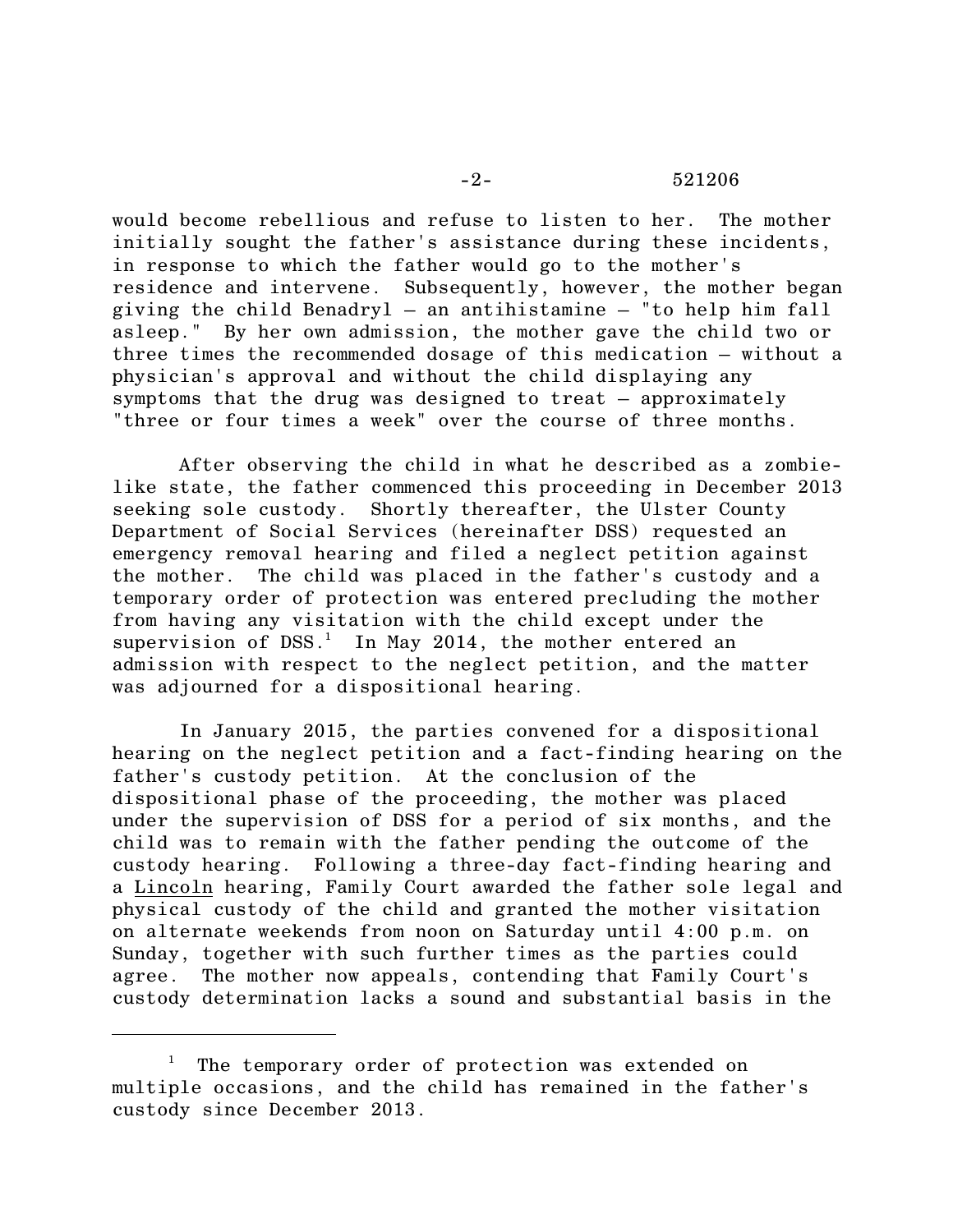## -3- 521206

record.

As a starting point, there is no question that the finding of neglect against the mother – based upon her admission that she repeatedly "drugged" her child with over-the-counter medication, for no medical purpose and in a dosage far exceeding what was recommended for the child's age, over the course of three months – was more than sufficient to meet the father's initial burden of demonstrating a change in circumstances to warrant an inquiry into whether the best interests of the child would be served by modifying the existing custody arrangement (see Matter of Ze'Nya G. [Nina W.], 126 AD3d 566, 566 [2015]; Matter of Christy S. v Phonesavanh S., 108 AD3d 1207, 1208 [2013]; Matter of Mark RR. v Billie RR., 95 AD3d 1602, 1602-1603 [2012]). Relevant factors to consider in the best interests analysis include, among other things, "each parent's ability to furnish and maintain a suitable and stable home environment for the child, past performance, relative fitness, ability to guide and provide for the child's overall well-being and willingness to foster a positive relationship between the child and the other parent" (Matter of Zahuranec v Zahuranec, 132 AD3d 1175, 1176 [2015] [internal quotation marks and citations omitted]; accord Matter of Lodge v Lodge, 127 AD3d 1521, 1524 [2015]; see Matter of Tod ZZ. v Paula ZZ., 113 AD3d 1005, 1006 [2014]).

While the record reflects that, prior to December 2013, the mother was the child's primary caregiver, the record also makes clear that the father was a consistent presence in the child's life. As to financial resources, the mother and father each were employed at the time of the hearing and testified as to their respective abilities to accommodate the child's schedule. No issues were raised with respect to the suitability of either parent's physical residence and, during the periods of time that the child was residing in the mother's and the father's respective households, it appears that each was involved in the child's schooling and made appropriate efforts to respond to any academic concerns.

That said, there is no question that the mother's actions here demonstrated a flawed understanding of her role as a parent and evidenced a serious lack of judgment with respect to her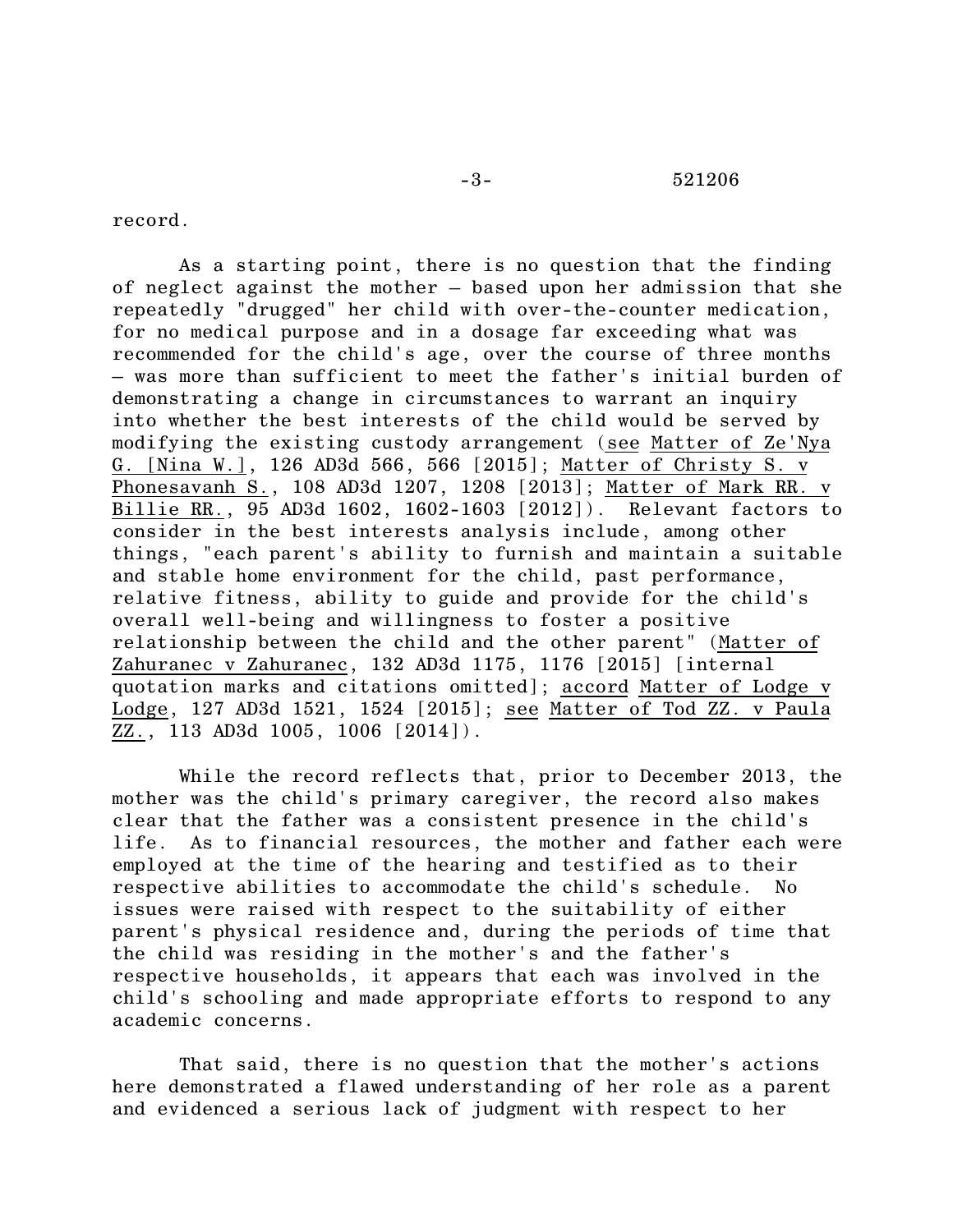-4- 521206

child's health, safety and overall well-being. Although the mother insisted that she did not drug the child in order to control his rebellious behavior and assured Family Court that she had learned her lesson in this regard, the fact remains that, instead of consulting with the child's physician regarding the child's alleged difficulties in falling asleep, the mother repeatedly gave her child medication – for no medical purpose and well in excess of the recommended dosage – over a period of months and until such time as the child was removed from her care by DSS. Such behavior hardly qualifies as an isolated or transient event, and the mother's further difficulties in managing the child's behavior – as evidenced by the number of occasions upon which the father admittedly was called to intervene and assist the mother in getting the child to perform daily tasks, such as showering or brushing his teeth – are welldocumented in the record.<sup>2</sup> Finally, although the father did not tender any medical proof on this point, he did testify that the child was underweight while living with the mother and described his efforts to obtain counseling for the child after the child displayed serious behavioral issues, such as pulling out his hair and threatening to harm himself. Accordingly, notwithstanding the mother's compliance with DSS's directives, we conclude – upon due consideration of all the relevant factors – that the father is more capable of providing the child with a safe, secure and stable environment and discern no basis upon which to disturb Family Court's resolution of the custody issue.<sup>3</sup>

As to visitation, "[i]nasmuch as our authority in custody and visitation matters is as broad as that of Family Court and

 $2$  On one occasion, when the child "was having a really bad meltdown" and the mother was unable to reach the father, she contacted local law enforcement for assistance.

<sup>3</sup> Although the parties' relationship does not appear to be marred by the level of combativeness and acrimony that typically is associated with the denial of an award of joint legal custody, the mother's admitted neglect of the child and her corresponding lack of parental insight and judgment – in our view – renders joint custody unworkable here.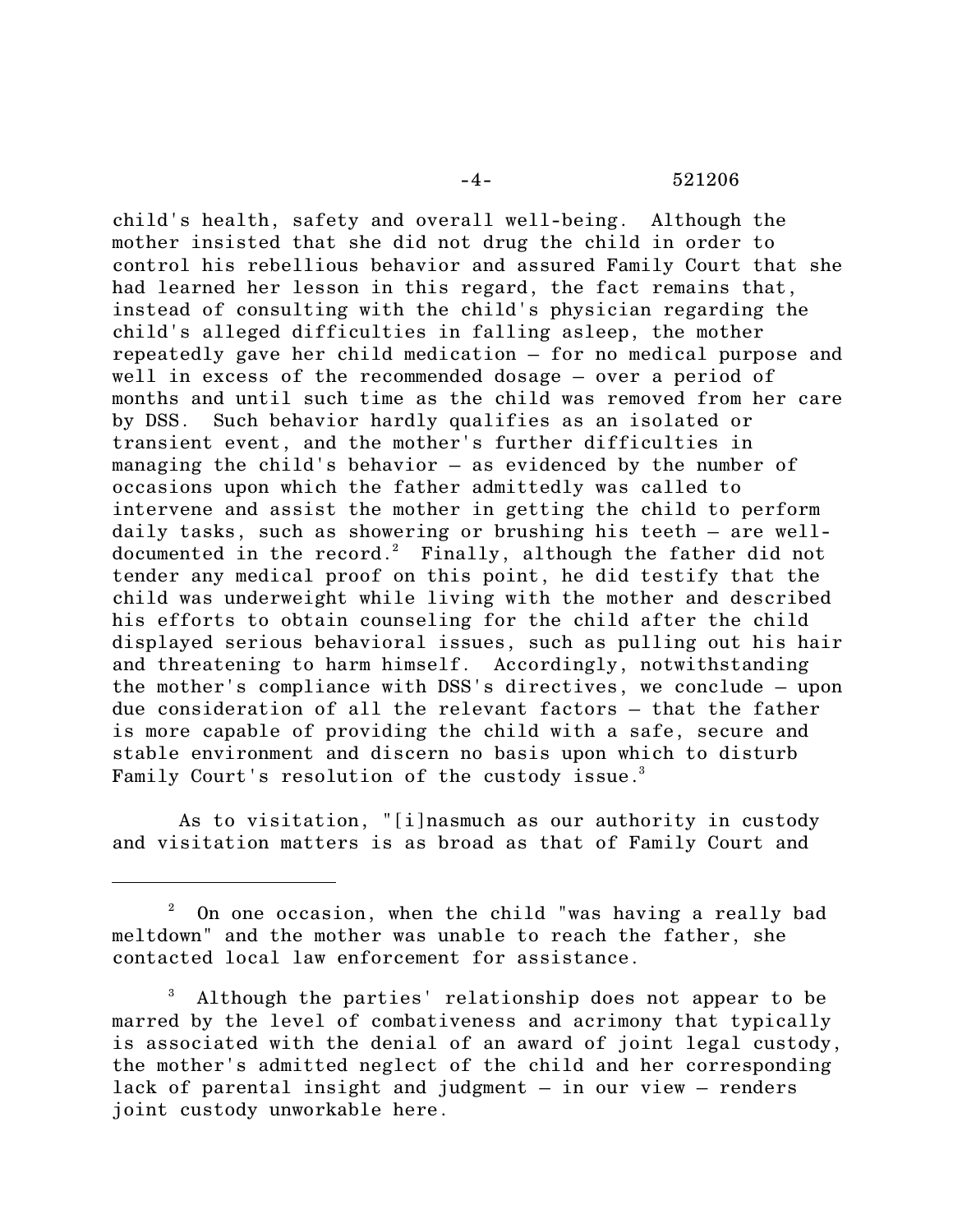-5- 521206

the record is sufficiently complete to permit an informed modification of the visitation provisions" of the underlying order (Matter of Knox v Romano, 137 AD3d 1530, 1532 [2016]; see Matter of Valentine v Valentine, 3 AD3d 646, 647 [2004]), and given that the mother previously was a consistent and significant presence in the child's life, we find that an increase in the mother's parenting time is in the child's best interests. Accordingly, commencing 10 days from the date of this Court's decision, the mother's alternating weekend parenting time will be from Friday at the close of school, or beginning at 3:00 p.m. if school is not in session, until Monday morning at the start of school, or 9:00 a.m. if school is not in session. In addition, the mother shall have a total of two weeks – consecutive or nonconsecutive – of uninterrupted parenting time with the child during the summer recess from school.

As a final matter, to the extent that the attorney for the child on appeal contends that the child was not afforded the effective assistance of counsel at the hearing, we disagree. In addition to counsel's participation and advocacy at the factfinding hearing, counsel questioned the child during the course of the Lincoln hearing – calling to Family Court's attention relevant conversations and issues that the child had related to counsel that were not developed during the court's examination of the child. As the attorney for the child otherwise effectively communicated her client's wishes, we are satisfied that the child received the effective assistance of counsel.

McCarthy, J.P., Rose, Devine and Clark, JJ., concur.